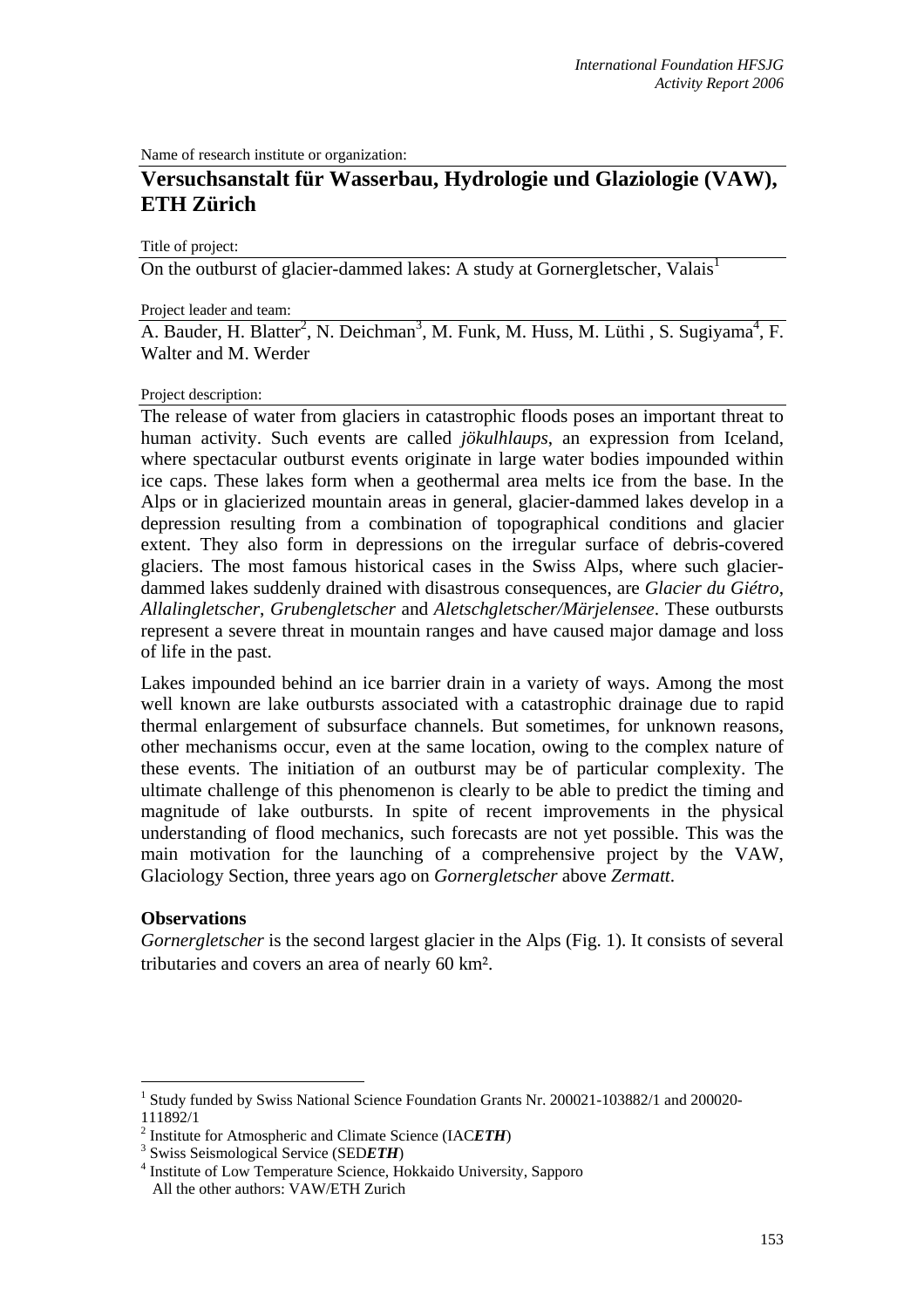

**Fig. 1:** Map of *Gornergletscher* (left). Dots mark two boreholes and crosses indicate the position of four stakes for ice motion measurements. The central flowline used for the profiles in Figure 2 is depicted by a dashed line. Photograph (right) taken in July 2006 showing *Gornergletscher* and its two tributaries *Grenz-* and *Gornergletscher* (right and left) and *Gornersee* (at the confluence).

At the confluence of *Gorner*- and *Grenzgletscher*, *Gornersee* (an ice-marginal lake) has formed every spring and drained every summer for many years. In the last century *Gornergletscher* experienced a significant ice loss, especially in the lake area (150 m thinning since 1931, Fig. 2) leading to a continuously changing bathymetry. The greatest ice thickness of *Gornergletscher* is 450 m and the main glacial valley is slightly over-deepened.



**Fig. 2: (a)** Schematic profile of the Gornersee evolution during the past decades. **(b)** Longitudinal profile of the Gornergletscher tongue. Bed topography was obtained from radioecho soundings. Two boreholes and four stake locations are indicated.

A gauging station operated by the *Grande Dixence* hydropower company is situated 1 km downstream of the glacier terminus, recording hourly discharge since 1970 and additional observations of the lake drainage in the 1950s and 1960s, providing the unique possibility to carry out an assessment of glacier floods for more than half a century. Each year 1 to 5 Mill. m<sup>3</sup> of meltwater are impounded by the lake. In most of the cases, the lake filled to the maximum level beyond which it would give rise to a supraglacial outflow and start to drain subglacially shortly after. Since 2004, we have performed a variety of field experiments to explore the lake outburst phenomena,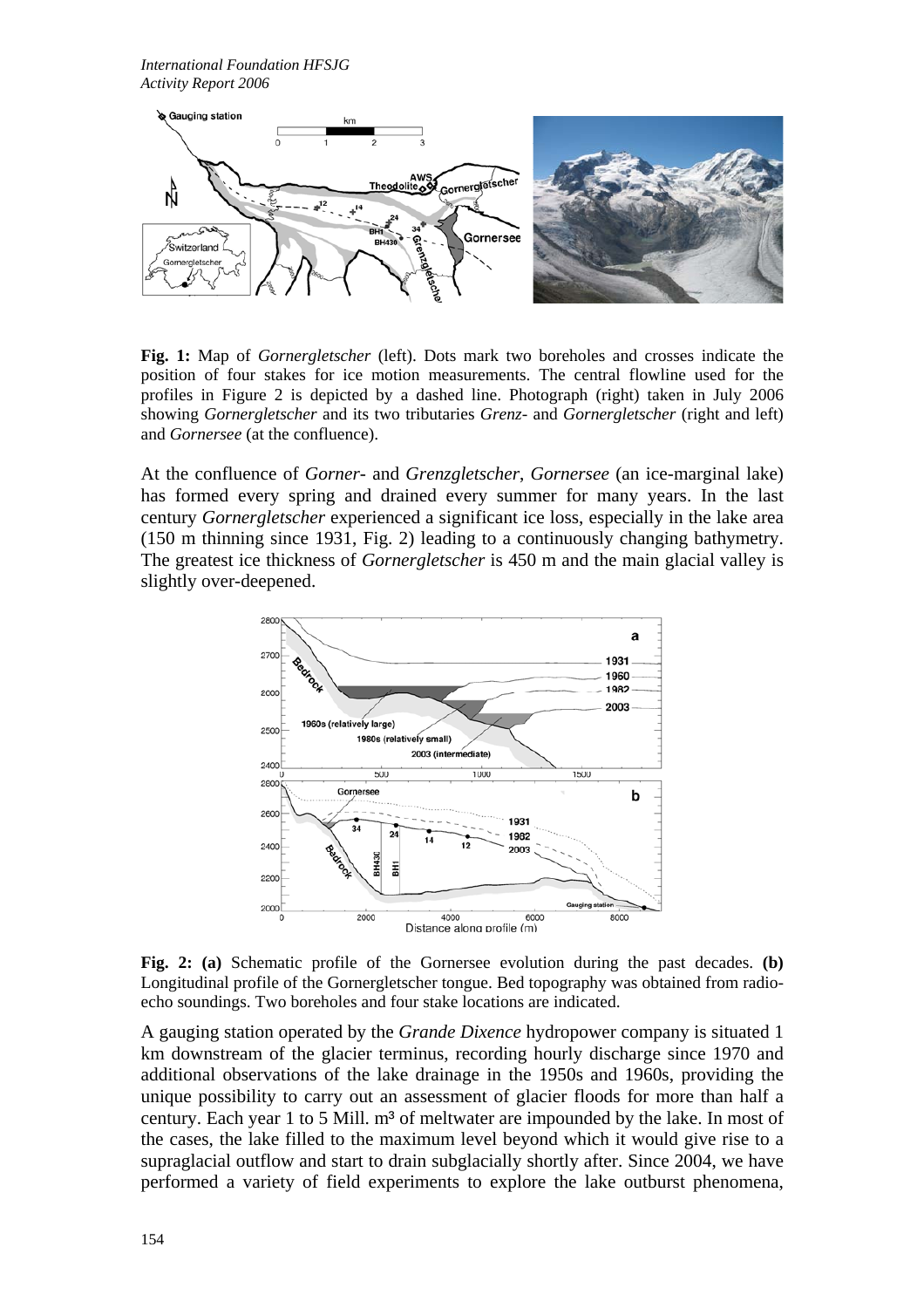including: (1) velocity measurements with high temporal and spatial resolution, (2) passive seismic activity recording, (3) dye-tracing, and (4) water pressure and tilt measurements in boreholes drilled in the glacier. In 2004, we observed a supraglacial outflow for a few days before water left the basin subglacially. In 2005 the lake drainage started subglacially with a surface water level 15 m lower than 2004, well before supraglacial outflow could occur. In 2006, the lake filled completely and drained within roughly three weeks by melting a 300 m long and 50 m deep gorge in the ice dam. The water then flowed through a *moulin* and escaped from the glacier subglacially. According to these observations, three different drainage processes occurred in three consecutive years. This indicates the difficulties encountered in attempting to forecast such events.

## **Lake outbursts 1950-2006**

The discharge from lake outbursts is superimposed on melt-precipitation induced by runoff variations. Because we have discharge records from the *Grande Dixence* gauging station only, it was necessary to conduct a hydrograph separation to identify the magnitude and timing of previous lake outbursts. We applied a distributed temperature-index melt model coupled with a linear-reservoir runoff model to compute hourly discharge from the *Gornergletscher* catchment. By subtracting the simulated melt-precipitation induced discharge from the discharge measured at the gauging station, we extracted the outburst component of the hydrograph (Fig. 3).



**Fig. 3:** Measured and simulated hourly discharges of *Gornergletscher* during summer 2004. The lake drainage event is clearly identified.

Significant drainage events were identified in each year except for 1984, 1991, 1995 and 2006. Figure 4a presents the evolution of the lake outburst timing revealing an obvious trend. Between 1950 and 2005, a shift of about two months was observed, moving the expected date of the event from late August to late June. In contrast, the temporal evolution of drainage volume does not show a uniform trend (Fig. 4b).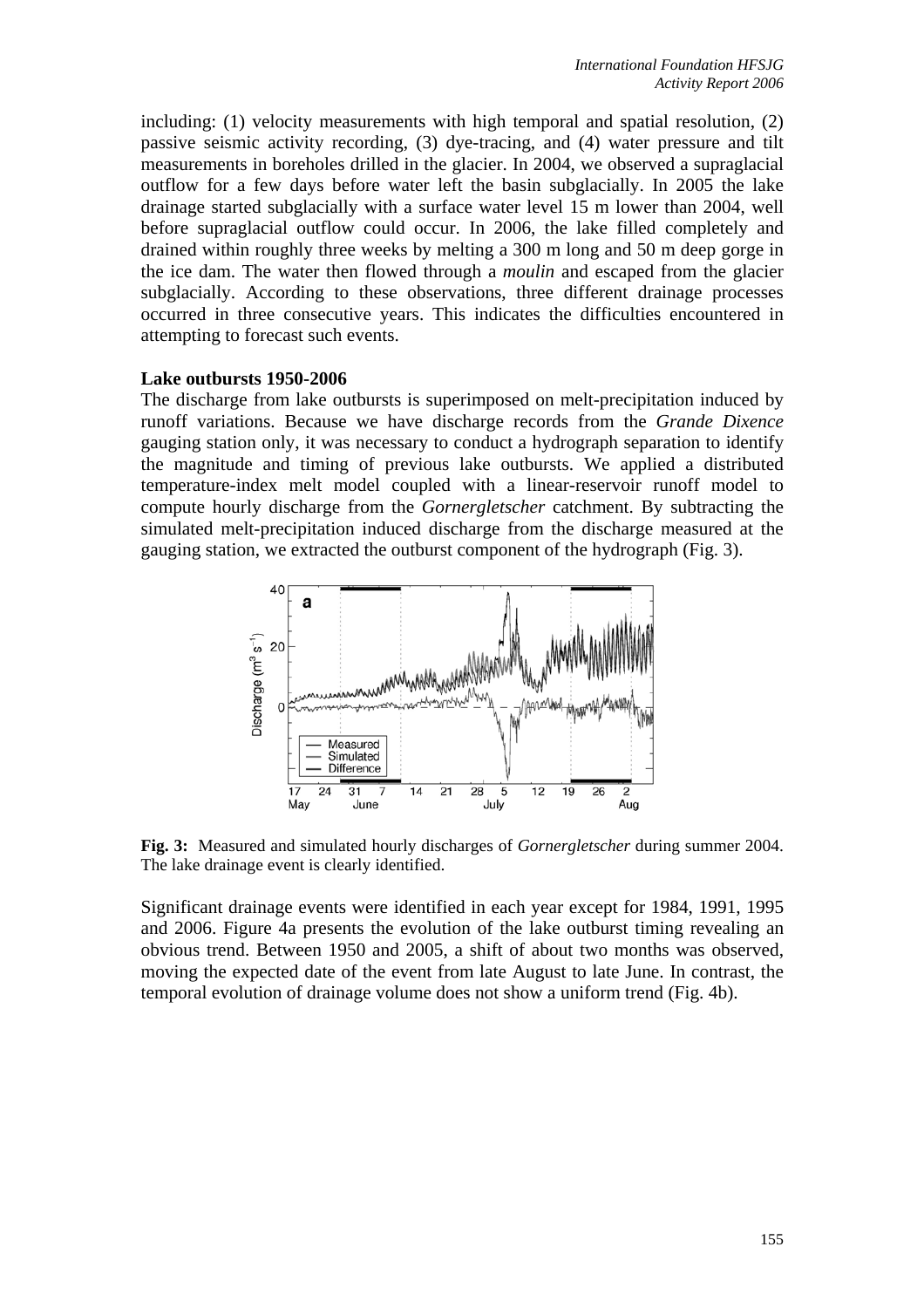

**Fig. 4: (a)** Evolution of lake outburst timing. (•) correspond to the dates of peak discharge. Vertical bars show the duration of the drainage events. **(b)** Time series of drainage volumes with corresponding error bars.

It is not clear to what extent the volume fluctuations are caused by the changing lake basin geometry or the different filling levels of the lake. Clague and Mathews (1973) first suggested that the peak discharge  $Q_{max}$  and the water volume *V* drained by an ice-dammed lake during the flood appears to follow a power low relation of the form  $Q_{max} = K V^b$ , where *K* and *b* are constants determined from field data. This relation can be used to estimate the flood magnitude but is not suitable for accurate predictions. Subsequent extended studies with more data revealed a greater scatter, but the value of the exponent  $(b=2/3)$  seemed robust for subglacial lake outbursts. Recently, Ng and Björnsson (2003) demonstrated the physical origin of this formula and discussed the numerical value of the exponent. By analyzing the data obtained from *Gornersee* between 1950 and 2005, we found the same relation as Clague and Mathews (1973) but with a much smaller value of *K*=10 instead of 75 (Fig. 5).



**Fig. 5:** Log-log-plot of drainage volumes and peak lake discharges (number of samples *n*=33 and correlation coefficient  $r^2=0.61$ ).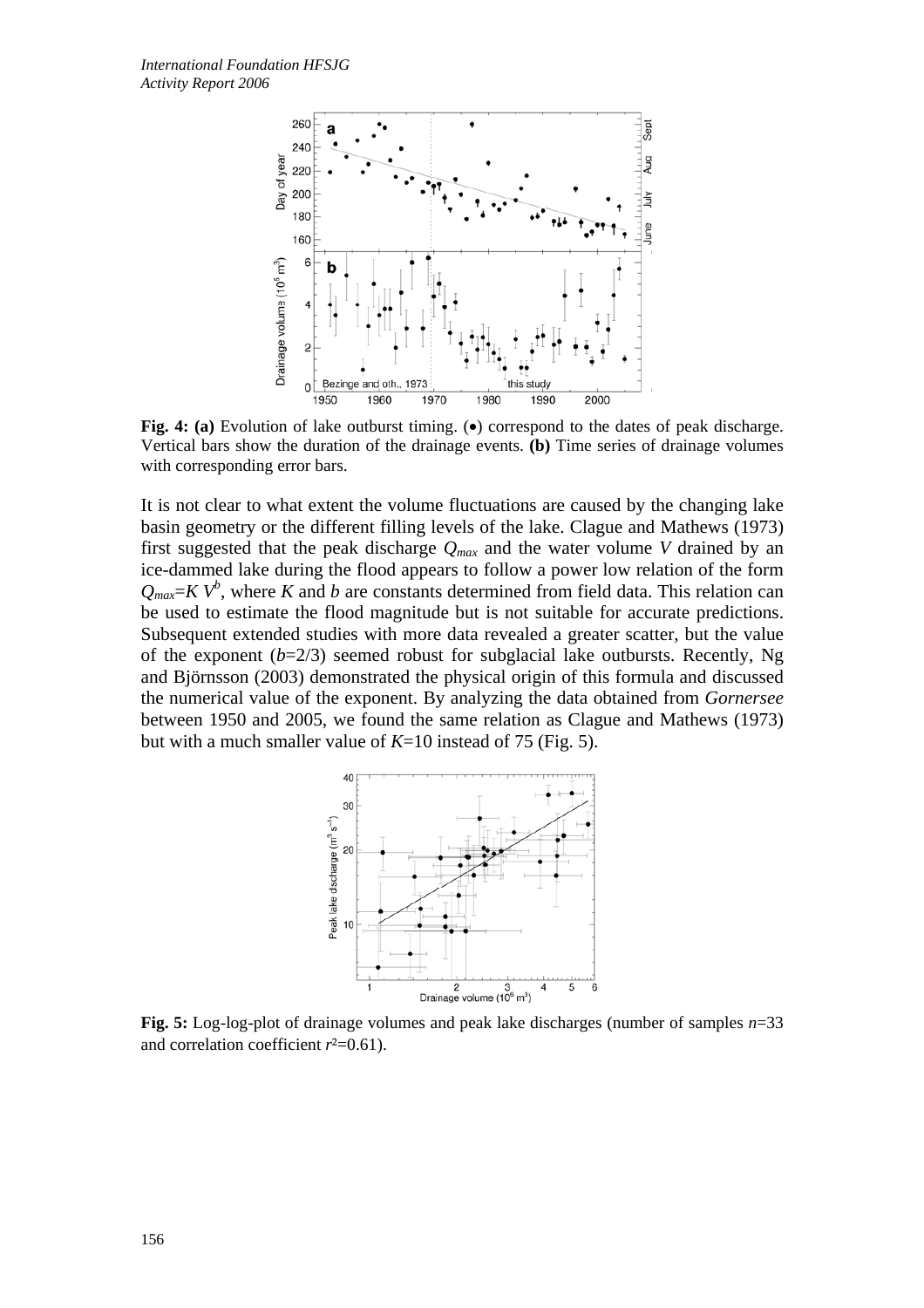Considering the range of drainage volumes of *Gornersee*, which is much smaller than in the previous studies, the two variables show a strong correlation (Fig. 5). Nevertheless, the scatter in Figure 5 indicates that the previous relation is not yet practicable for a reliable forecast. This unique 50-year time series of annual lake outbursts demonstrates the complexity and diversity of the lake outburst process.

## **Mechanisms of lake outburst**

Present theories postulate that the drainage of glacier-dammed lakes is controlled by two different processes:

(1) Progressive enlargement of intra- or subglacial water channels, and

(2) Flotation of the ice dam.

The intra- or suglacial channels have been called Röthlisberger- or R-channels since Hans Röthlisberger, VAW, first published a pioneering article on this subject in 1972. This channel enlargement process induces a gradual climb of the hydrograph. On the other hand, flotation of the ice dam produces a sharp and sudden runoff peak which happens when the subglacial water pressure exceeds the ice overburden pressure.



**Fig. 6:** Outburst from *Gornersee* and corresponding discharge record (in which the glacier melt contribution was subtracted) at the *Gornera* River at *Grande Dixence* gauging station near the glacier snout for the years 2004 and 2005. Note that after July 5 2004, no lake level records were available.

We were able to observe these two different drainage mechanisms on *Gornersee*. In 2004 the flood was triggered by flotation of the ice dam and in 2005 by channel enlargement. This can be seen in the two very different lake outflow hydrographs in Figure 6.

If the flood is triggered by channel enlargement, then it is conceivable that the subglacial drainage system prevailing near the ice dam can play an important role. In 2005, it was shown with dye tracer experiments that the lake drainage initiated when the drainage system became efficient near the lake. Figure 7 shows a series of injections into a *moulin* above the lake, the transition is marked by the change in breakthrough time of the dye.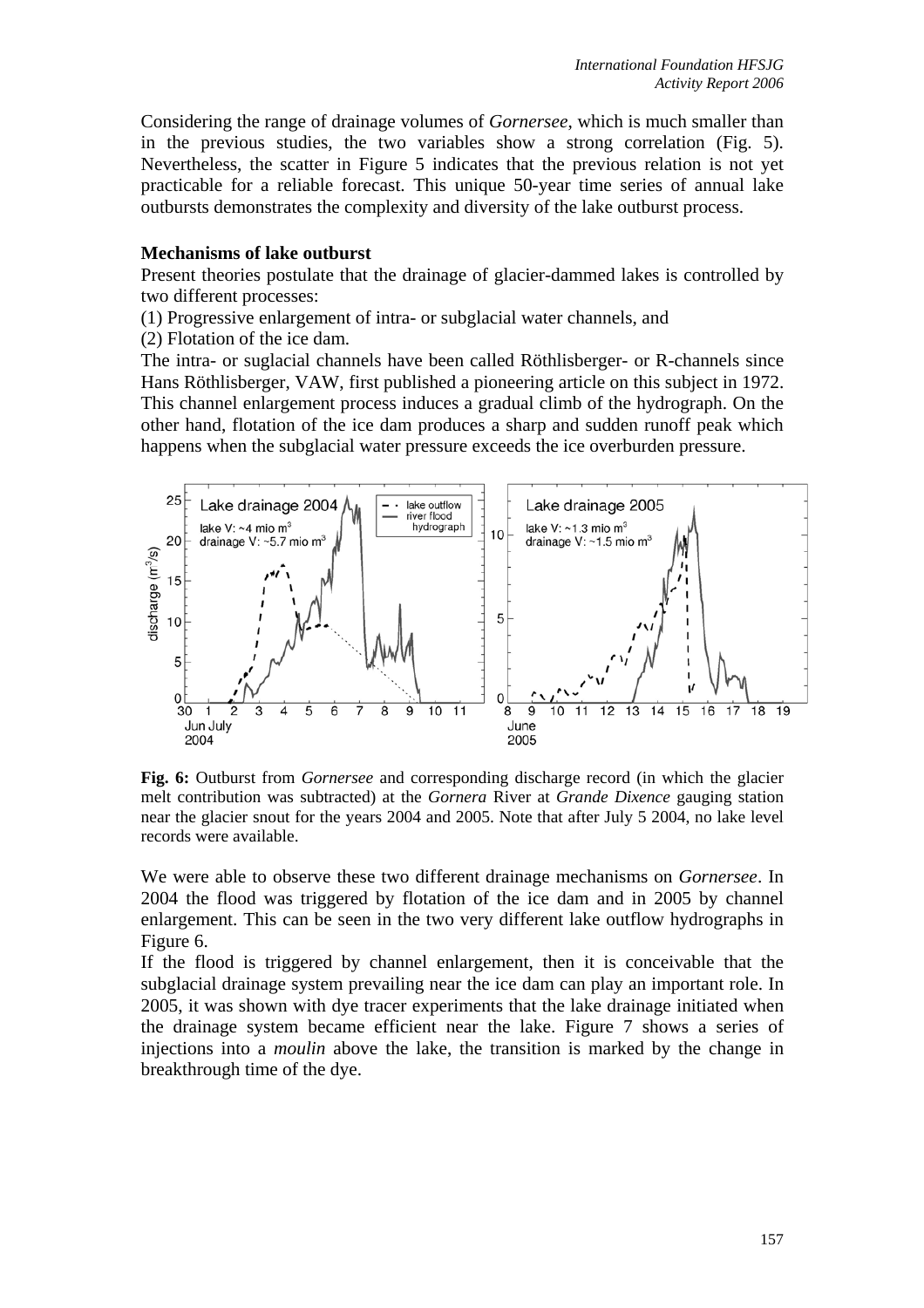

**Fig.7**: A series of dye tracer experiments conducted throughout the summer 2005. The *moulin* used for the injection was situated above the lake. The evolution of the drainage system from inefficient to efficient and back is marked.

During the outburst of glacier-dammed lakes, an enormous amount of lake water drains into the glacier bed within a short period and the glacier ice flow regime is expected to change drastically during a drainage event due to the changing subglacial conditions. According to the diurnal flow variations and motion events observed in the alpine glaciers so far, a sudden water input into the bed enhances the basal ice motion by increasing the subglacial water pressure. The ice flow speed significantly increases as the pressure approaches the ice overburden pressure and the glacier sole is decoupled from the bed. Because the water flux from a lake outburst is generally much larger than the meltwater input, a lake drainage may cause flow changes that are not observable under the usual hydrological conditions. Furthermore, the ice dynamics near a glacier-dammed lake are important because of their critical role in the lake drainage process. The motion of an ice dam may control the water discharge from the lake. Therefore, knowledge of glacier dynamics in the vicinity of a lake is crucial to understanding the triggering mechanisms of an outburst.

To study the impact of the drainage of a glacier-dammed lake on glacier dynamics, high frequency ice flow measurements were carried out simultaneously with hydrological observations at Gornergletscher. During the outburst event of July 2004, the flow speed increased by 100% and the surface rose by 20 cm; these processes were triggered by 4 Mill. m<sup>3</sup> of water drained from the lake within 5 days. The water level measured in boreholes was consistently high near flotation level, suggesting that the elevated subglacial water pressure enhanced basal ice motion and subglacial water cavity formation. The most intriguing observation was that a reversred ice motion occurred, in particular, a 180° backward ice flow was recorded at one of the surveyed stakes (Fig. 8c).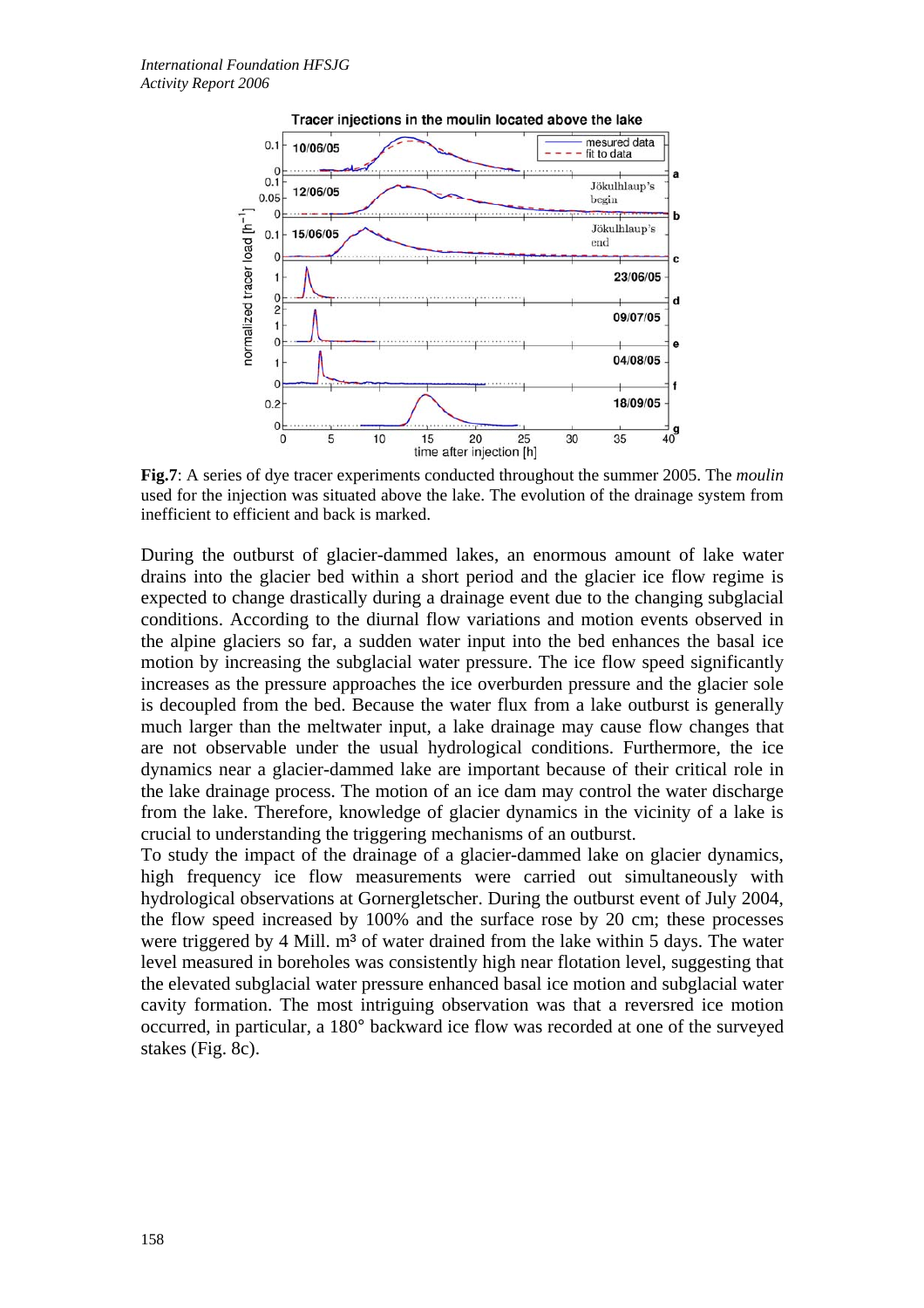

**Fig. 8:** Plan view of the stake motion at each survey site. The outburst began on 2 July and the water level dropped continuously until the lake emptied on July 7, 2006.

The change in flow direction was attributed to the stress coupling with the accelerated ice flow at the central part of the glacier, but its reversal was difficult to explain. A plausible interpretation is the rebound of the elastic motion of the glacier. However, Young's elasticity modulus of ice is too large to explain the observed recovery of almost the entire transverse motion, suggesting that the large-scale mechanical properties of the glacier could possibly be responsible for the elastic behavior. For example, the closing and opening of water-filled englacial fractures have the potential to change the macroscopic elasticity of the glacier system.

Because the reversal of ice motion was observed in the vicinity of the lake on the ice dam, it possibly played a key role in the triggering and the drainage mechanisms of the outburst. Moreover, the reversal was observed as being pervasive, from the lake vicinity to the lower reaches several kilometers below, implying that the phenomenon commonly occurs under the influence of rapidly changing stress conditions.

### **Conclusions**

A detailed analysis of the data set obtained so far for *Gornergletscher* proves that a variety of different processes are involved during a lake outburst event. Our study shows the need for an integrative assessment of glacier-dammed lake floods in order to better understand the nature of these events. The dramatic dynamic response of the glacier during the lake outburst cannot be explained based on the current knowledge of glacier mechanics. Further investigations are necessary to reveal the fundamental processes triggering the initiation of a lake outburst.